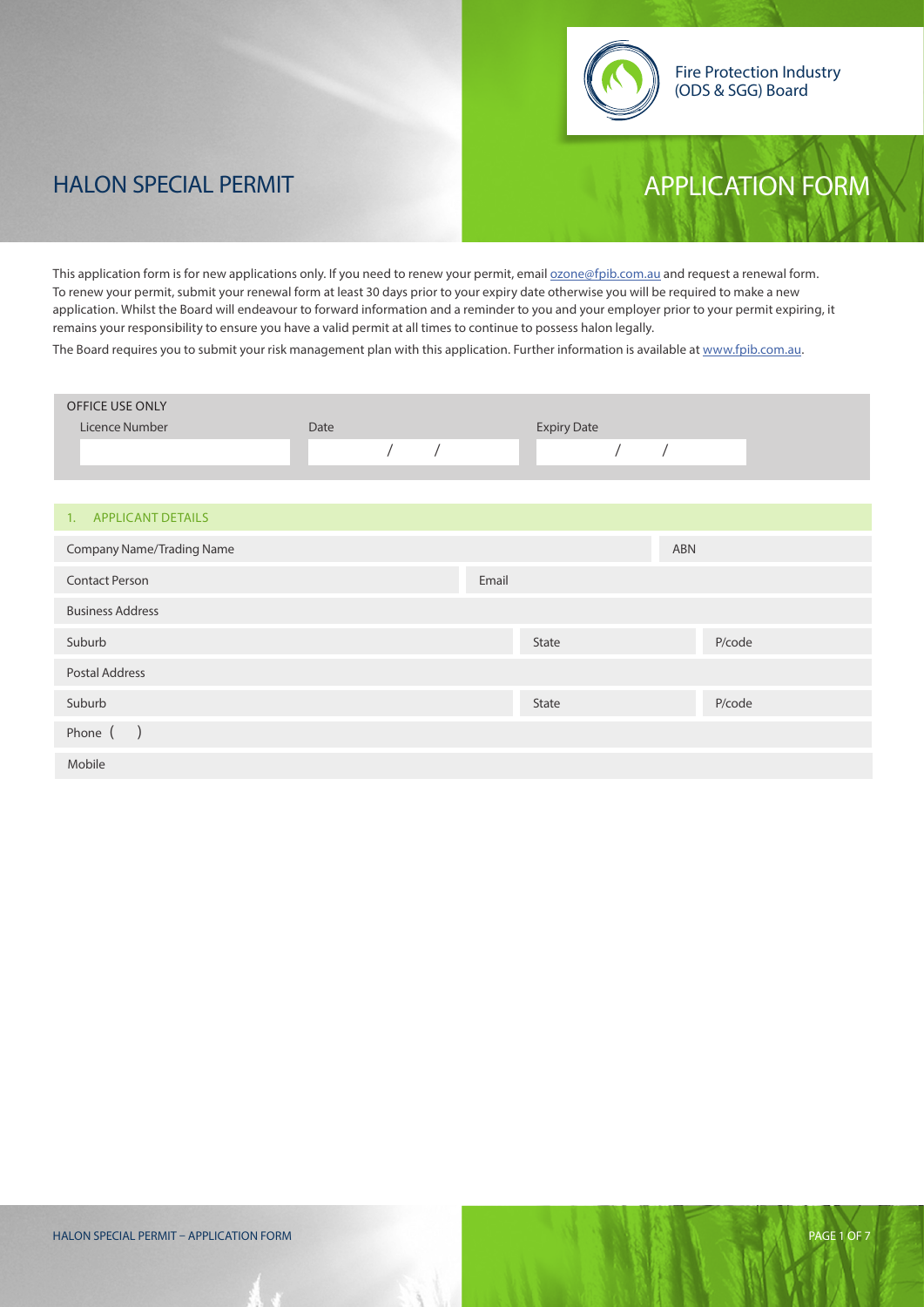2. SUITABILITY QUESTIONNAIRE (continued over page) Under Regulation 102 of the Ozone Protection and Synthetic Greenhouse Gas Management Regulations 1995 (the Regulations), the Fire Protection Industry (ODS & SGG) Board must consider whether you are a fit and proper person to hold a licence.

If you are a BODY CORPORATE, please state whether:

the body corporate has, in the last ten years immediately prior to making this application:

- 1. had a civil penalty order made against it for contravention of a civil penalty provision
- 2. been convicted of an offence\*, or an order under section 19B of the Crimes Act 1914 has been made, for contravention of the:
	- 1. Ozone Protection and Synthetic Greenhouse Gas Management Act 1989 (the Act); or
	- 2. Ozone Protection and Synthetic Greenhouse Gas Management Regulations 1995 (the Regulations); or
- 3. had any conviction for an offence\*, or an order under section 19B of the Crimes Act 1914 has been made, against a law of the Commonwealth, of a State or of a Territory that is punishable by imprisonment for a period of six months or longer

an executive officer of the body corporate has, in the last ten years immediately prior to making this application:

- 1. had a civil penalty order made against them for contravention of a civil penalty provision
- 2. been convicted of an offence\*, or an order under section 19B of the Crimes Act 1914 has been made, for contravention of the:
	- 1. Ozone Protection and Synthetic Greenhouse Gas Management Act 1989 (the Act); or
	- 2. Ozone Protection and Synthetic Greenhouse Gas Management Regulations 1995 (the Regulations); or
- 3. had any conviction for an offence\*, or an order under section 19B of the Crimes Act 1914 has been made, against a law of the Commonwealth, of a State or of a Territory that is punishable by imprisonment for a period of six months or longer.

an executive officer of the body corporate has applied to take the benefit of any law for the relief of bankrupt or insolvent debtors, or has compounded with creditors or has made an assignment of remuneration for their benefit

the body corporate has made any statement in an application under the Act or Regulations that was false or misleading in a material particular; and if so, knew that the statement was false or misleading

an executive officer of the body corporate has made any statement in an application under the Act or Regulations that was false or misleading in a material particular; and if so, knew that the statement was false or misleading

the body corporate has contravened a condition of an fire protection industry permit

the body corporate has held a fire protection industry permit that was cancelled

an executive officer of the body corporate has contravened a condition of a fire protection industry permit

an executive officer of the body corporate has held a fire protection industry permit that was suspended or cancelled

\* Subject to the Spent Convictions Scheme

| I have read the suitability questionnaire: | Do you have anything to declare? |  |  |
|--------------------------------------------|----------------------------------|--|--|
| $YES$ NO                                   | YES NO                           |  |  |

If you have anything to declare, please give details in a separate attachment. Declarations will not necessarily prevent you from receiving a permit.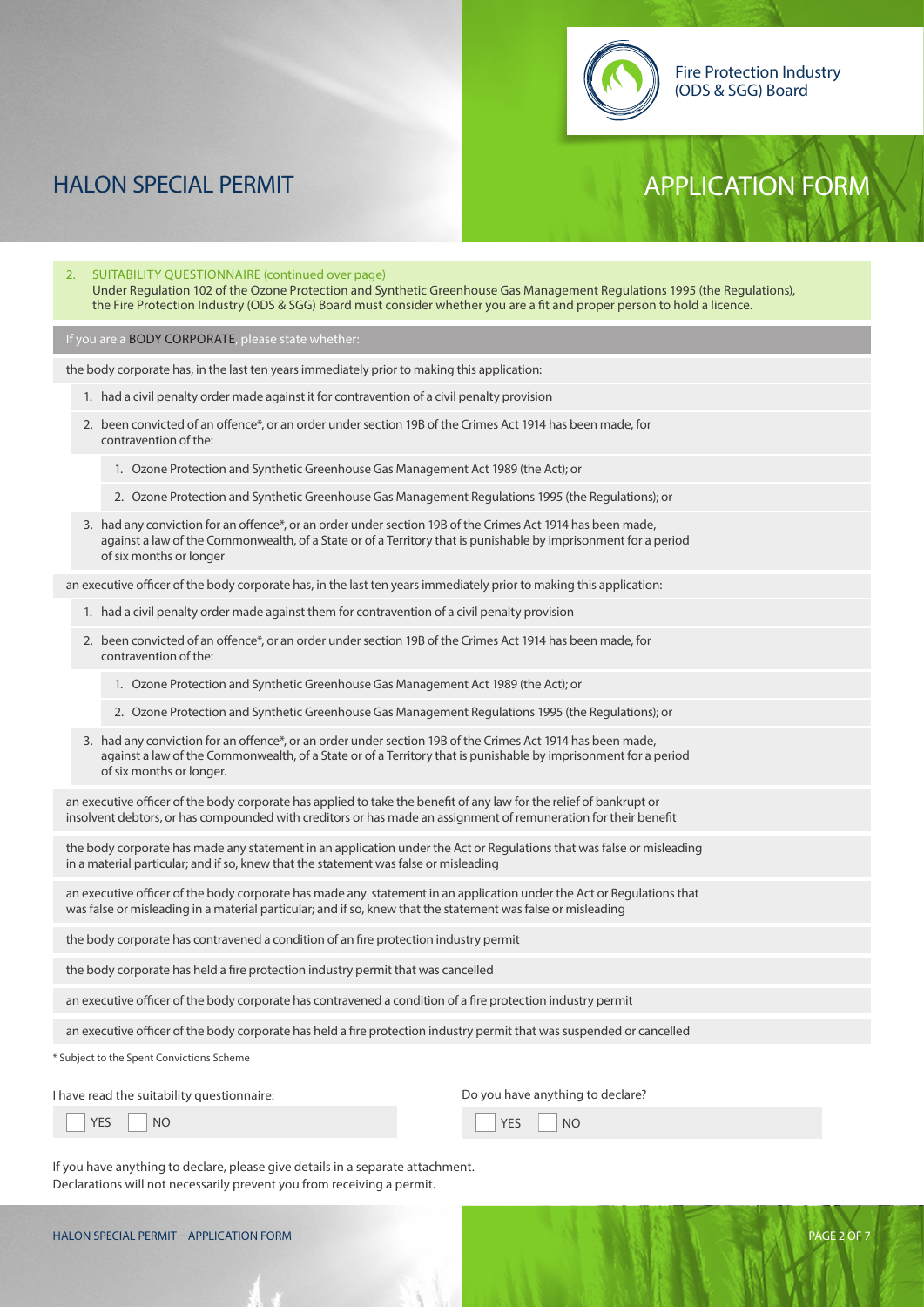## 2. SUITABILITY QUESTIONNAIRE – CONTINUED

If you are an INDIVIDUAL, please state whether you:

have, in the last ten years immediately prior to you making this application:

- 1. had a civil penalty order made against you for contravention of a civil penalty provision
- 2. been convicted of an offence\*, or an order under section 19B of the Crimes Act 1914 has been made, for contravention of the:
	- 1. Ozone Protection and Synthetic Greenhouse Gas Management Act 1989 (the Act); or
	- 2. Ozone Protection and Synthetic Greenhouse Gas Management Regulations 1995 (the Regulations)
- 3. had any conviction for an offence\*, or an order under section 19B of the Crimes Act 1914 has been made, against a law of the Commonwealth, of a State or of a Territory that is punishable by imprisonment for a period of six months or longer

are currently bankrupt, have applied to take the benefit of any law for the relief of bankrupt or insolvent debtors, or have compounded with creditors or have made an assignment of remuneration for their benefit

have made any statement in an application under the Act or Regulations that was false or misleading in a material particular; and if so, knew that the statement was false or misleading

have contravened a condition of a fire protection industry permit

have held a fire protection industry permit that was suspended or cancelled

\* Subject to the Spent Convictions Scheme

I have read the suitability questionnaire:

YES NO

Do you have anything to declare?

YES NO

If you have anything to declare, please give details in a separate attachment. Declarations will not necessarily prevent you from receiving a permit.

### PERMIT DURATION

From 1 January 2019 a three (3) year permit is the default duration. For further information please contact the Board.

## PAYMENT DETAILS

| For fee information, visit www.fpib.com.au. Do not send cash.                                                                                                                                                            |                     |  |  |  |
|--------------------------------------------------------------------------------------------------------------------------------------------------------------------------------------------------------------------------|---------------------|--|--|--|
| <b>EFT PAYMENT</b> - Fire Protection Industry (ODS & SGG) Board - BSB 033 083 - Account 33-2940<br>Note: Please advise of payment time, date and amount to ozone@fpib.com.au, and include your name as<br>the reference. |                     |  |  |  |
| CHEQUE - Payable to Fire Protection Industry (ODS & SGG) Board                                                                                                                                                           |                     |  |  |  |
| <b>AMEX</b><br><b>MASTERCARD</b><br><b>VISA</b>                                                                                                                                                                          |                     |  |  |  |
| Card No.<br><b>CCV</b>                                                                                                                                                                                                   | Exp. Date<br>Amount |  |  |  |
| Name on Card                                                                                                                                                                                                             | Signature           |  |  |  |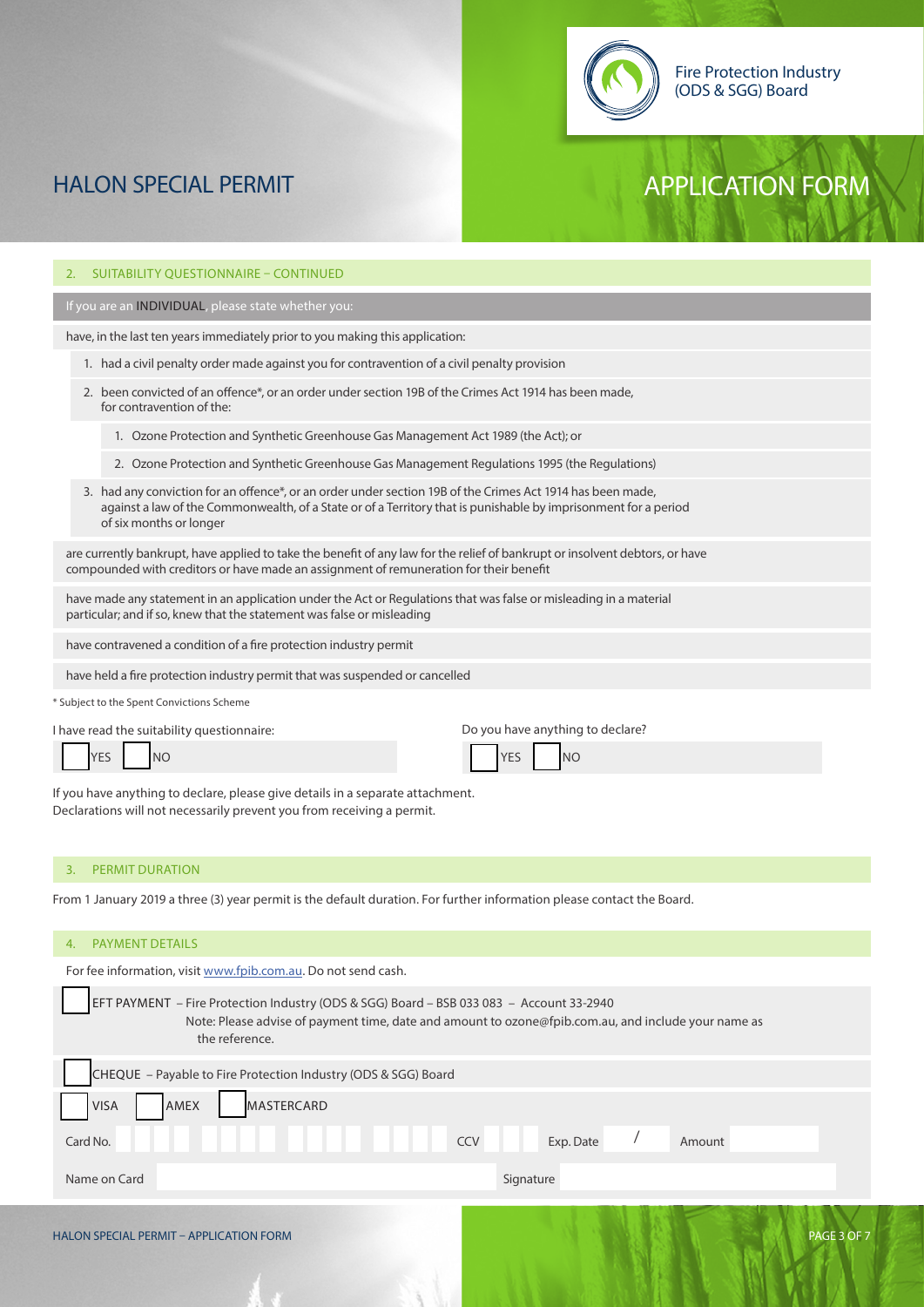

## 4. PAYMENT DETAILS - CONTINUED

Please indicate whether your business premises are equipped and operating so as to be able to handle and prevent avoidable emissions of any extinguishing agent.

If you ticked YES to both, please complete the following:

Please indicate whether you are able to ensure that extinguishing agents are handled only by persons who are licensed to do so.

| IVF <sub>c</sub> |  | N <sub>C</sub> |
|------------------|--|----------------|
|------------------|--|----------------|

 $\mathbf{I}$ 

YES NO

5. EXTINGUISHING AGENT HANDLING LICENCE (EAHL) EMPLOYEE DETAILS

| <b>NAME</b> | <b>LICENCE NUMBER</b> | <b>EXPIRY</b> |
|-------------|-----------------------|---------------|
|             |                       |               |
|             |                       |               |
|             |                       |               |
|             |                       |               |
|             |                       |               |
|             |                       |               |
|             |                       |               |
|             |                       |               |
|             |                       |               |
|             |                       |               |
|             |                       |               |
|             |                       |               |
|             |                       |               |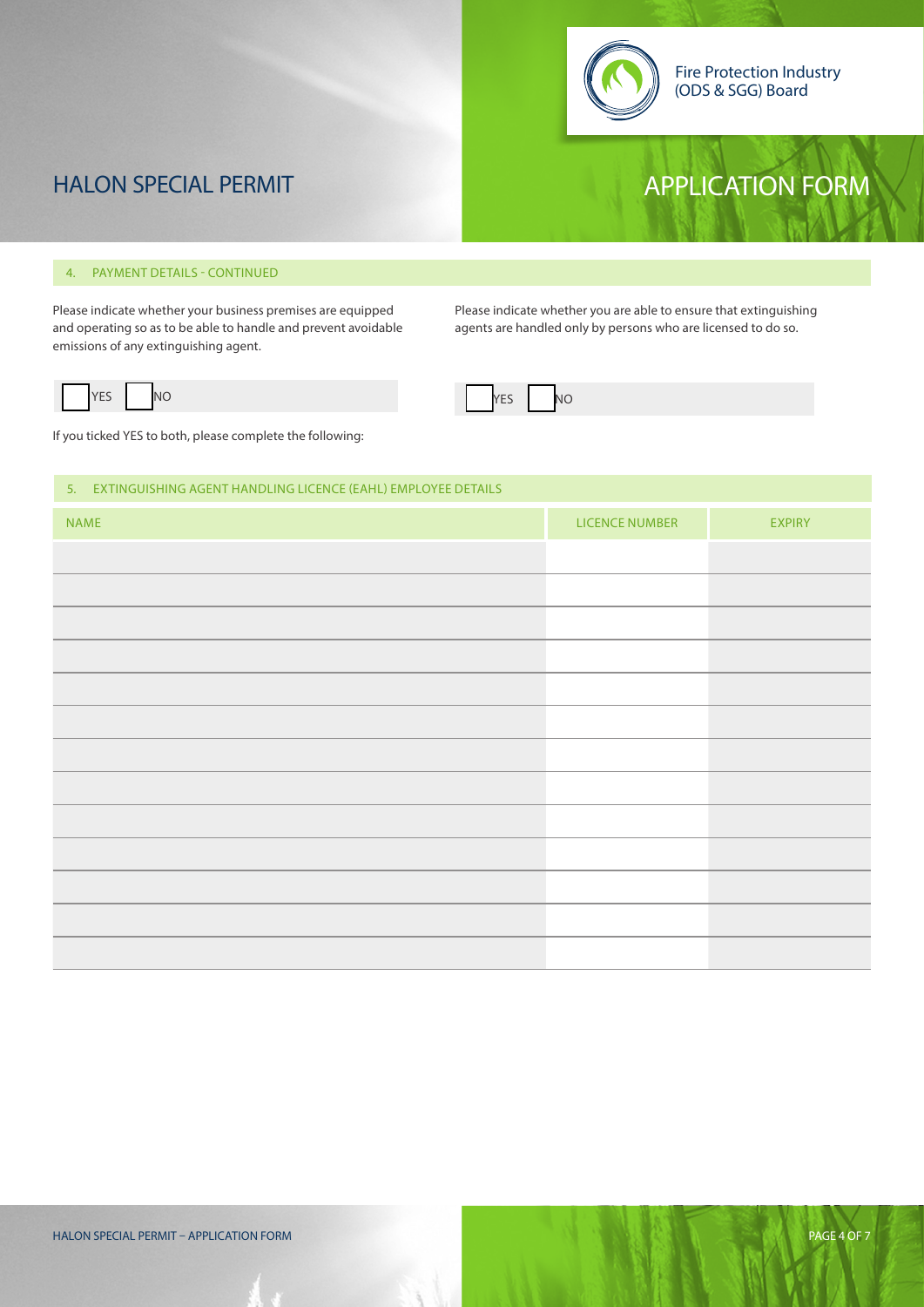| 5. EXTINGUISHING AGENT HANDLING LICENCE (EAHL) EMPLOYEE DETAILS - CONTINUED |                           |  |  |  |
|-----------------------------------------------------------------------------|---------------------------|--|--|--|
| FOR AVIATION USE ONLY - LAMEs & AMES HOLDING UNIT OF COMPETENCY CPPFES2043A |                           |  |  |  |
| <b>NAME</b>                                                                 | <b>CERTIFICATE NUMBER</b> |  |  |  |
|                                                                             |                           |  |  |  |
|                                                                             |                           |  |  |  |
|                                                                             |                           |  |  |  |
|                                                                             |                           |  |  |  |
|                                                                             |                           |  |  |  |
|                                                                             |                           |  |  |  |
|                                                                             |                           |  |  |  |
|                                                                             |                           |  |  |  |
|                                                                             |                           |  |  |  |

Note: Provide copies of Statement of Attainment.

| <b>CONTACT PERSON</b> | <b>TELEPHONE</b> |
|-----------------------|------------------|
|                       |                  |
|                       |                  |
|                       |                  |
|                       |                  |
|                       |                  |
|                       |                  |
|                       |                  |
|                       |                  |
|                       |                  |
|                       |                  |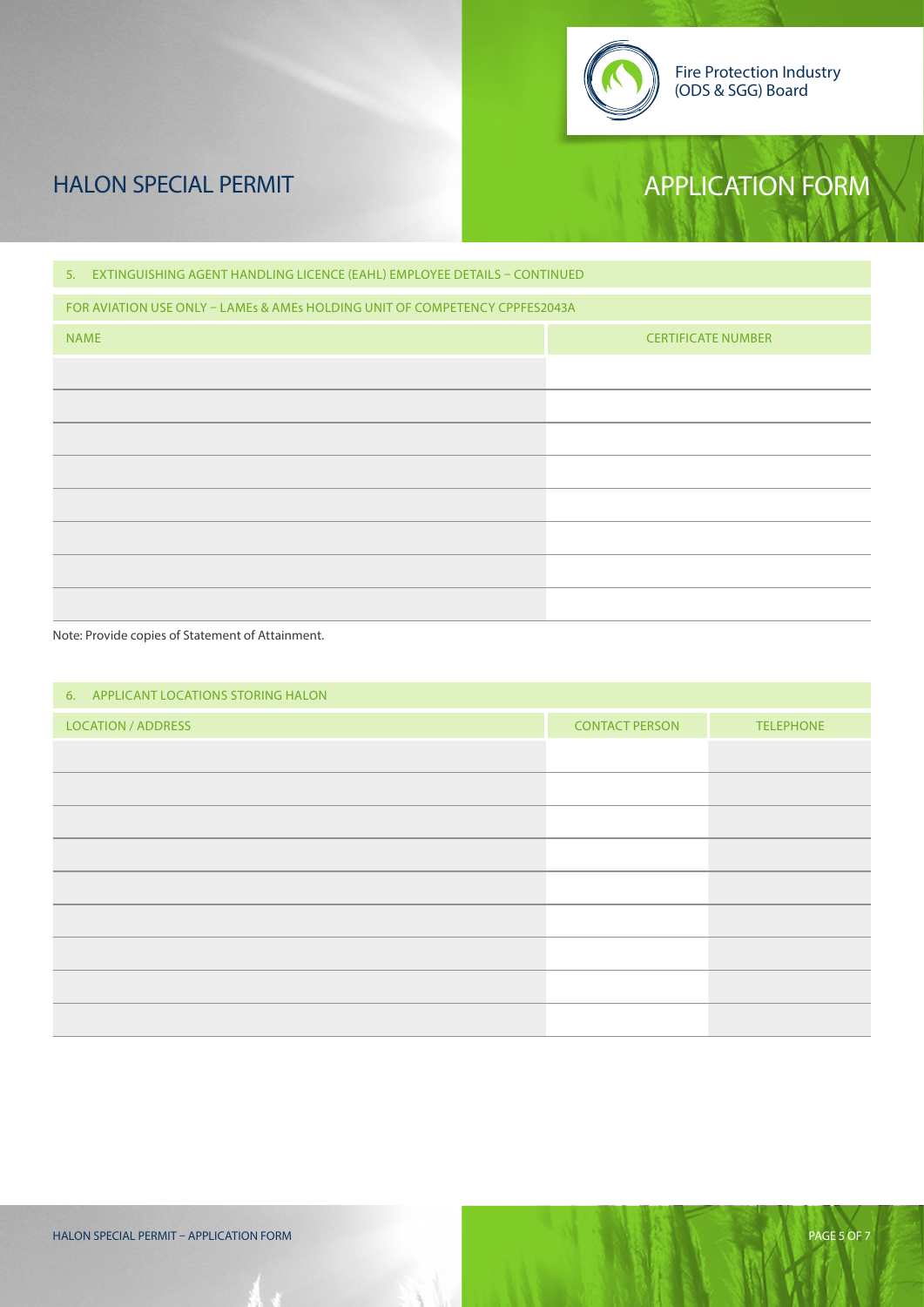| <b>EQUIPMENT DETAILS</b><br>7.     |             |              |                      |
|------------------------------------|-------------|--------------|----------------------|
| <b>EQUIPMENT</b>                   | <b>MAKE</b> | <b>MODEL</b> | <b>SERIAL NUMBER</b> |
| Recovery Unit                      |             |              |                      |
|                                    |             |              |                      |
|                                    |             |              |                      |
|                                    |             |              |                      |
| Vacuum Pump                        |             |              |                      |
|                                    |             |              |                      |
|                                    |             |              |                      |
|                                    |             |              |                      |
| <b>Leak Detection</b><br>Equipment |             |              |                      |
|                                    |             |              |                      |
|                                    |             |              |                      |
|                                    |             |              |                      |

## 8. EXECUTIVE OFFICER OR SOLE TRADER/OPERATOR'S DECLARATION

- I understand that the information and documents provided in this application will be used to assess my suitability to hold a Halon Special Permit in Australia;
- I understand and consent to my personal information, provided in this application, being disclosed to third parties in circumstances including the following:
	- to a State, Territory or Commonwealth government agency for the purposes of determining my suitability to hold a permit;
	- to any other third party identified in this application, for the purpose of verifying data or statements attributed to that third party in this application;
	- to a Commonwealth government agency for the purpose of investigating or taking action in relation to a suspected breach of the law.
- I understand and consent to my personal information being used by the Commonwealth for the purpose of contacting me in relation to matters relevant to the fire protection industry, including new or proposed laws, which could directly or indirectly affect licence holders; and
- I declare that all the information and all documentation supporting this application is true and correct in every particular and that all relevant documents supporting this application are attached.